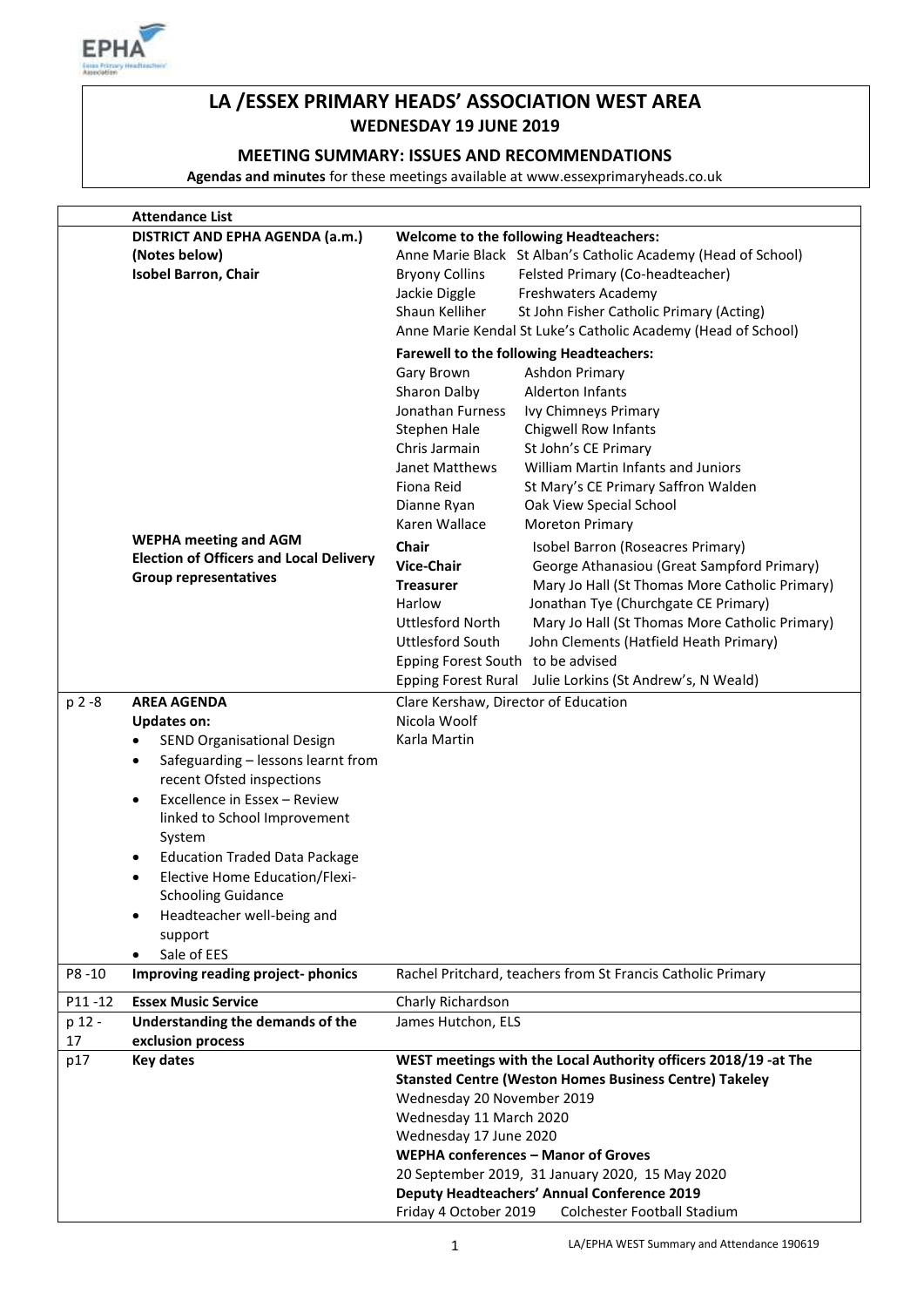

#### **Headteachers' Annual Conference 2020**

Friday 20 March 2020 Stock Brook Country Club, Nr Billericay

\*Page numbers refer to the full minutes (posted on the EPHA website) of the Summer term Area meetings with LA Officers and Headteachers.

# **LA /ESSEX PRIMARY HEADS' ASSOCIATION WEST AREA DISTRICT AND AREA MEETING WEDNESDAY 19 JUNE 2019 ATTENDANCE**

## **Present**

| Ros Allsop            | <b>Clavering Primary</b>       | <b>Bernadette Miele</b> | Tany's Dell Primary                                            |
|-----------------------|--------------------------------|-------------------------|----------------------------------------------------------------|
| George Athanasiou     | Great Sampford Primary/        | <b>Christine Peden</b>  | Pear Tree Mead Primary                                         |
|                       | West Vice-Chair                | <b>Teresa Phillips</b>  | <b>Thomas Willingale School</b>                                |
| Gina Bailey           | <b>St James CE Primary</b>     | Rebecca Pine            | <b>Newport Primary</b>                                         |
| Dale Bateman          | Coopersale & Theydon           | Colin Raraty            | <b>Rodings Primary</b>                                         |
| <b>Isobel Barron</b>  | Roseacres Primary/             | Fiona Reid              | St Mary's CE Primary, SW                                       |
|                       | <b>West Chair</b>              | Linda Reid              | <b>Elsenham CE Primary</b>                                     |
| Claire Berry          | <b>Birchanger CE Primary</b>   | David Rogers            | <b>Bentfield Primary</b>                                       |
| Linda Chesworth       | <b>Milwards Primary</b>        | Sonia Strickland        | Little Hallingbury CE Primary/<br>St Mary's Hatfield Broad Oak |
| John Clements         | The Learning Partnership       | Linda Todd              | Radwinter CE Primary                                           |
|                       | <b>Trust</b>                   | Karen Wallace           | <b>Moreton CE Primary</b>                                      |
| <b>Vicky Early</b>    | <b>Harlowbury Primary</b>      | <b>Kevin Watts</b>      | <b>Great Dunmow Primary</b>                                    |
| Mary Evans            | The Henry Moore Primary        | Matt Woolard            | <b>Hereward Primary</b>                                        |
| Lawrence Garside      | <b>Felsted Primary</b>         |                         |                                                                |
| Elizabeth Gelston     | Hatfield Heath Primary         | <b>In Attendance</b>    |                                                                |
| Lisa Gibbs            | Leverton primary               | Pam Langmead            | <b>EPHA Professional Officer</b>                               |
| Annette Graham        | Katherines Primary             | Rachel Pritchard        | Lyons Hall/PSLN                                                |
| Ann Grisley           | Limes Farm Infants             | Leanne Gray             | Downham CE Primary                                             |
| <b>Stephen Hale</b>   | <b>Chigwell Row Infants</b>    | Victoria Marrow         | The Learning Partnership Trust                                 |
| Jane Harvey           | <b>Staples Road Primary</b>    | James Hutchon           | <b>ELS</b>                                                     |
| Chris Jarmain         | St John CE Primary             | Amy Lepite              | <b>ELS</b>                                                     |
| <b>Alison Kerrell</b> | <b>Great Bardfield Primary</b> | Joanne Gent             | <b>ELS</b>                                                     |
|                       |                                | Sarah Cowley            | The Henry Moore Primary                                        |
|                       |                                | Christine Lee           | The Henry Moore Primary                                        |
|                       |                                | <b>Michael Doughty</b>  | The Henry Moore Primary                                        |
| <b>LA Officers</b>    |                                |                         |                                                                |
| Clare Kershaw         | Director of Education          | <b>Apologies</b>        |                                                                |
| Nicola Woolf          | <b>Assistant Director West</b> | lan Kendal              | St Luke's/St Alban's Catholic                                  |
| Karla Martin          | Head of Education and EY       |                         | Primary schools                                                |
| Chris O'Nions         | SEND West quadrant             | Julie Lorkins           | St Andrew's North Weald                                        |
| Iain Birtwell         | SE Partner (West)              |                         |                                                                |
| Derai Lewis-Jones     | <b>Attendance Specialist</b>   |                         |                                                                |
| Charly Richardson     | <b>Essex Music Services</b>    |                         |                                                                |

Note: If your attendance or apologies have not been noted please contact the EPHA Professional Officer at [pam@langmead.me.uk](mailto:pam@langmead.me.uk) for amendment.

Peter Lovell Essex Music Services

2 LA/EPHA WEST Summary and Attendance 190619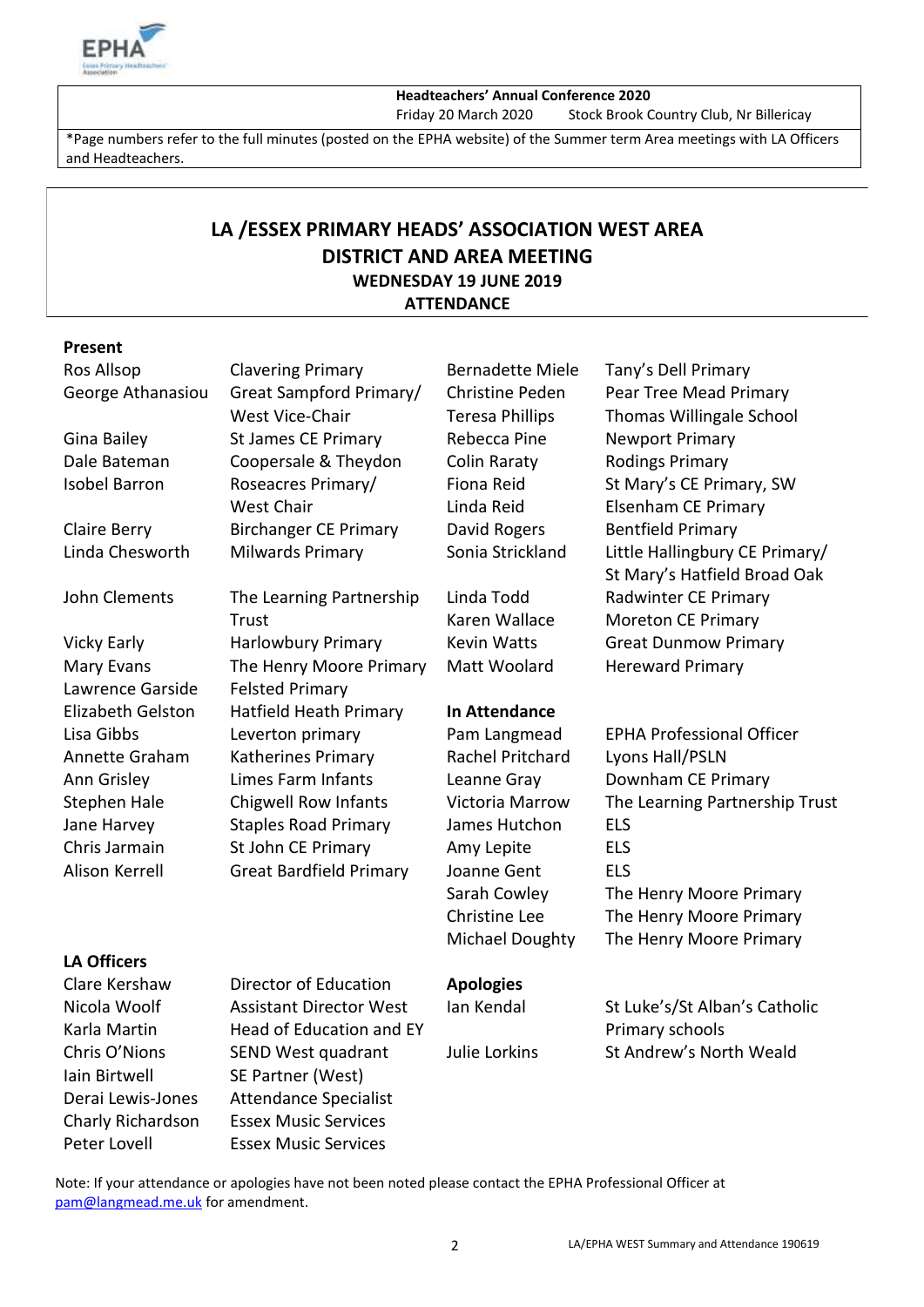

## **WEST EPHA AREA MEETING MINUTES 19 June 2019**

#### **1. WELCOME**

#### **Welcome to the following Headteachers:**

| Anne Marie Black      | St Alban's Catholic Academy (Head of School) |
|-----------------------|----------------------------------------------|
| <b>Bryony Collins</b> | Felsted Primary (Co-headteacher)             |
| Jackie Diggle         | <b>Freshwaters Academy</b>                   |
| Shaun Kelliher        | St John Fisher Catholic Primary (Acting)     |
| Anne Marie Kendal     | St Luke's Catholic Academy (Head of School)  |

#### **Farewell to the following Headteachers:**

| <b>Gary Brown</b>   | Ashdon Primary                      |
|---------------------|-------------------------------------|
| <b>Sharon Dalby</b> | <b>Alderton Infants</b>             |
| Jonathan Furness    | Ivy Chimneys Primary                |
| Stephen Hale        | <b>Chigwell Row Infants</b>         |
| Chris Jarmain       | St John's CE Primary                |
| Janet Matthews      | William Martin Infants and Juniors  |
| Fiona Reid          | St Mary's CE Primary Saffron Walden |
| Dianne Ryan         | Oak View Special School             |
| Karen Wallace       | <b>Moreton Primary</b>              |
|                     |                                     |

Isobel Barron, the West Area Chair welcomed headteachers to the meeting. She asked everyone to complete the evaluation form, which is used to help EPHA shape future meetings, to ensure that they are useful and positive for headteachers.

#### **2. WEST EPHA ANNUAL GENERAL MEETING**

#### **a) CHAIR'S REPORT**

Isobel Barron, Chair of West EPHA, gave the following report.

#### **Review of the year**

I cannot believe that we are nearing the end of yet another academic year! Each year seems to disappear faster than the next! Every time fitting in more and more- juggling even more balls, spinning even more plates- doing even more with even less but always aiming high- for the BIG TOP!

Life as a 'head' is like being a trapeze artist- a complicated, awe inspiring balancing act, treading a thin line, keeping up a high end performance with a smile on our face every time, every day and making it all look so easy and effortless!

This year has seen significant changes in Local Government Pay, pension contributions for teachers, budget cuts, a consultation on a new Ofsted Framework and the 'pushing' of a skills based curriculum.

Reflecting on that we now have:

- Curriculum: the 3 Rs,
- Ofsted: the 3 Is
- $\bullet$  LA: 2Es S!! (EES)

ERRIIISERS—ERIISE SIRS.. …. Erasers! just the job!

And the Local Authority has undergone another restructuring, and who can forget the staff sickness insurance issues!!! Anyone know what is happening with EES for Schools?!!!!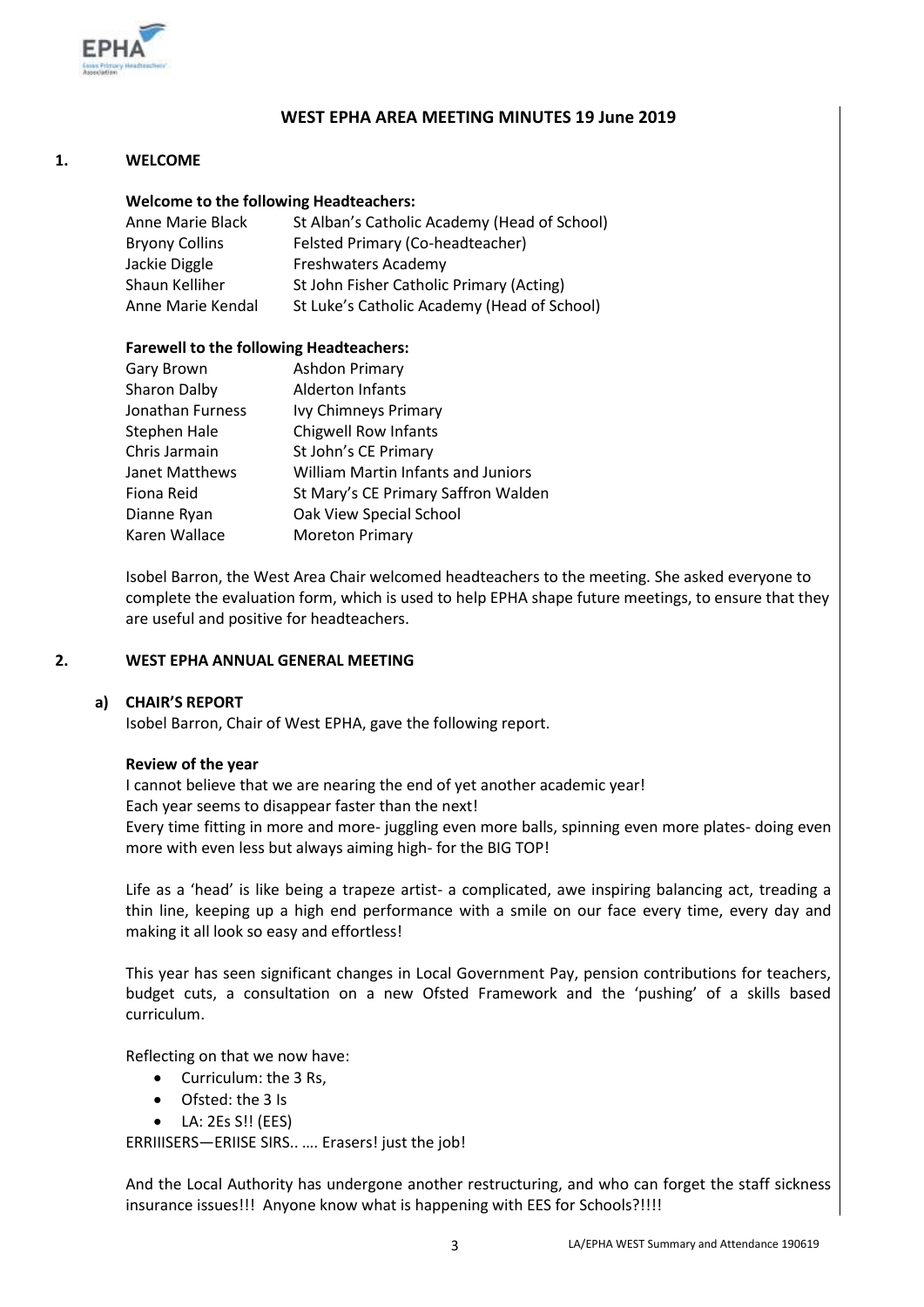

WEPHA conferences: this year…

Values based curriculum- we must not forget- what we all came into the job for and to hold onto the values we hold most dear.

What sort of education do we want our young people to have? Do they bounce into school each day with a smile on their faces? Which child slips their hand into yours and beams up at your face delighted to see you in the playground?

Which child delights in that special moment when they have tried something new for the first time and succeeded?

We mustn't lose heart by the pace of change- but focus on what really matters- the children and each other!

Andrew Hall spoke to us about the importance of safeguarding not just of children but of ourselves. The pace of change is extraordinary – what we cope with on a daily basis- is extra- ordinary- the workload- momentous and never ending but it does in the end take its toll.

I will never forget Andrew telling us about a man who had suffered a mental breakdown – worn down by the job he loved- but utterly burnt out by his experience and the daily challenges and burdens of dealing with the most vulnerable in extremely challenging circumstances. The man turned out to be him!

He did not recognise it until it was too late- but here in front of us, a man of such humility, strength of character, and moral purpose- brought to his knees by the job. His story really touched and shocked me.

Emotional health and wellbeing has to be the number one priority for head teachers moving forward – we need to protect ourselves but we need others too, to champion our rights because without us, all the great work achieved so far will come crashing down, and us with it. We owe it to ourselves, and each other, to fight this very worthy cause and make sure that our schools, and our curriculum reflect and protect the fragile humanity of our very being.

For me- the only way I believe we can do this and champion our cause is through EPHA- through our networks, partnerships and collaboration.

EPHA, Pam, and the head teacher representatives have taken on the extra load in order to make a difference for you; for all head teachers, schools and children, and I wish to pass on my sincere thanks to the all the EPHA Executives, head teacher representatives and especially Pam, who continue to work tirelessly on behalf of us all and the Exec

What's next? Who knows?

- Brexit
- new prime minister
- new education secretary
- More money for the education sector
- Proper recognition and respect for the teaching profession?

My thoughts. I know what will happen- headteachers will:

- continue to give of their all
- continue to achieve the very best outcomes for their pupils whatever the challenge
- will become even more adept at spinning plates and juggling balls;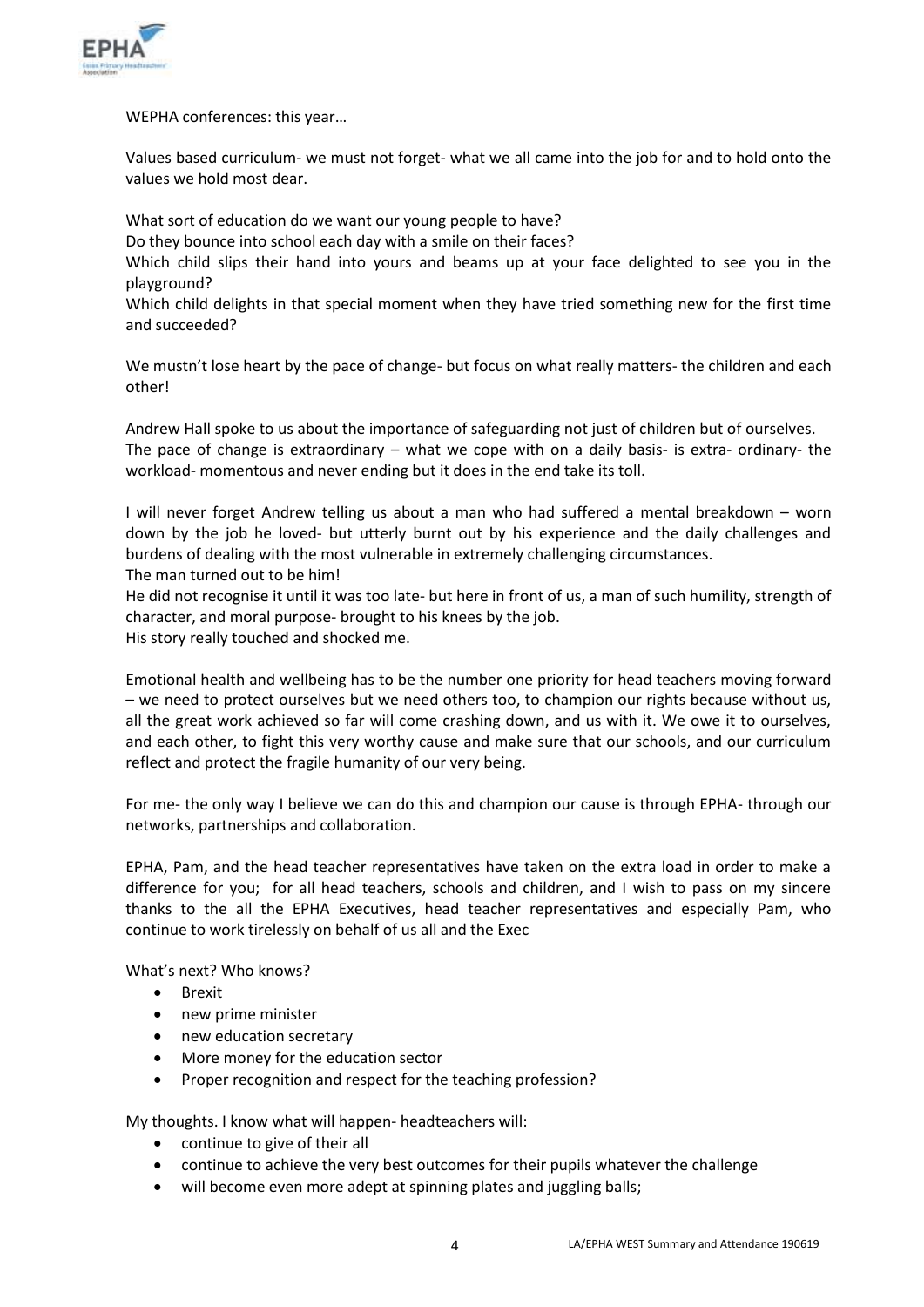

But take some time out and have fun while you do it! Wishing you all a fun packed summer holiday with family, friends and laughter.

Take time out. Recharge those batteries!

Give yourselves a massive pat on the back for all you have achieved this year. WELL DONE!

To parting colleagues- thank you, good-bye and good luck in your next life's adventure- if you get a bit strapped for cash consider street art- entertaining others with your amazing juggling skills!!

I wish you all a brilliant summer holiday when it comes. Thank you all for your support again this year.

#### **b) ELECTION OF OFFICERS AND LOCAL DELIVERY GROUP REPRESENTATIVES**

| Chair                      | Isobel Barron (Roseacres Primary)              |
|----------------------------|------------------------------------------------|
| Vice-Chair                 | George Athanasiou (Great Sampford Primary)     |
| Treasurer                  | Mary Jo Hall (St Thomas More Catholic Primary) |
| Harlow                     | Jonathan Tye (Churchgate CE Primary)           |
| <b>Uttlesford North</b>    | Mary Jo Hall (St Thomas More Catholic Primary) |
| <b>Uttlesford South</b>    | John Clements (Hatfield Heath Primary)         |
| <b>Epping Forest South</b> | to be advised                                  |
| <b>Epping Forest Rural</b> | Julie Lorkins (St Andrew's, N Weald)           |

The officers and Local Delivery Group representatives were thanked for the hard work that they do on behalf of headteachers in the West Area and for agreeing to continue in their roles or taking on new positions.

**c) The Summer term EPHA newsletter**, including dates for the 2019/20 school year, was circulated to headteachers at the meeting -these can also be found on the Newsletter page of the EPHA website [www.essexprimaryheads.co.uk.](http://www.essexprimaryheads.co.uk/)

#### **d) EPHA Annual Subscription**

Funding for EPHA will be top-sliced from the Delegated Schools Grant. Area meetings will continue to be "free" to all primary headteachers, as will the website, headteacher briefings and advice and support from the Professional Officer.

# **e) Conferences**

Headteachers were reminded that the Deputy Headteachers' conference will be held on Friday 4 October 2019 at the Weston Homes Community Stadium (key note speakers Chris Quigley and Adam Kay) and next year's annual Headteachers' conference will be held on Friday 20 March 2020 at Stock Brook Country Club.

The programme and booking form for the Deputy Conference will be posted to schools at the end of June.

### **f) Seven-minute staff meetings**

The Professional Officer reminded headteachers about the EPHA Seven-minute staff meetings published on the association website. The latest ones that have been produced are:

- The new Ofsted inspection framework; and
- County Lines.

<https://essexprimaryheads.co.uk/info-and-documents/seven-minute-staff-meetings/>